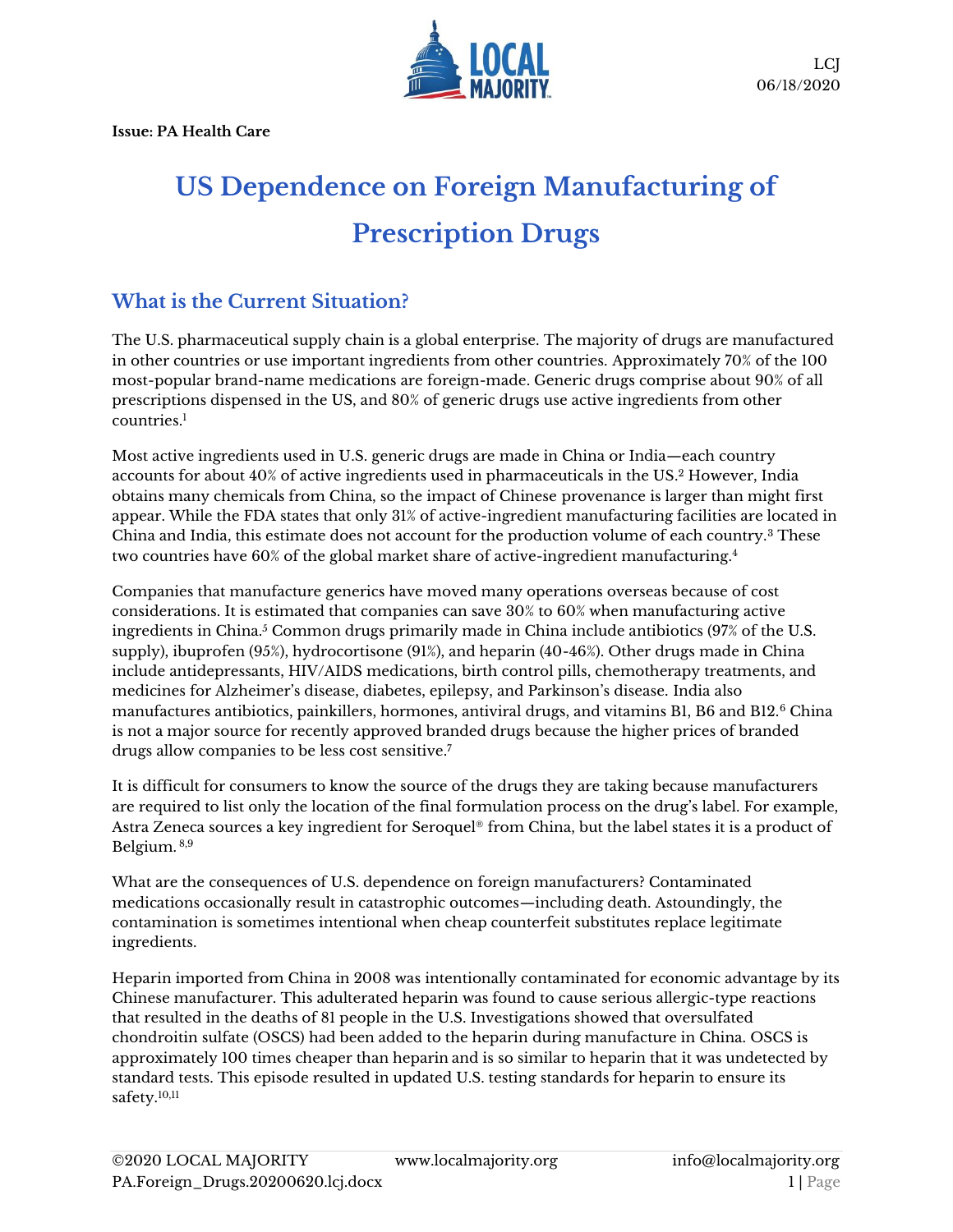

In 2018, contamination of the antihypertensive medications losartan and valsartan was found in the active ingredient manufactured in China. In this case, the contamination was not intentional, but resulted from inadequate understanding of the introduction of nitrosamine impurities during the manufacture of the active ingredient. These impurities are probable human carcinogens. The discovery of contamination resulted in several recalls of losartan- and valsartan-containing products.12,13

Relying on other countries for our medications is also a national security risk. Because the U.S. has lost vital pharmaceutical manufacturing capability to China, our hospitals could cease to function within months if China chose to stop supplying needed medications. We are subject to whatever pricing decisions the Chinese pharmaceutical manufacturers make for essential medications. The Chinese government could decide to limit the availability of essential medicines as tactical and strategic weapons against the U.S.<sup>14</sup>

The U.S. has completely lost manufacturing capability for antibiotics, with 97% of antibiotics coming from China, leaving us vulnerable to supply chain interruptions.

## **What are Options for Legislative and Government Action?**

There are limited options for either the federal or state governments to intervene in the manufacturing decisions of pharmaceutical companies. The White House recently awarded a \$354 million contract to Phlow, Inc., a new privately-held generic manufacturing company based in Virginia, to make essential drugs and their ingredients in the U.S.<sup>15</sup> The company plans to contribute to the national stockpile. It remains to be seen whether this endeavor will have any impact on U.S. reliance on foreign made pharmaceuticals.

Similarly, the Jones Act could be a model for ensuring U.S. manufacturing capability. This 100-yearold act requires all goods transported by water between U.S. ports to be carried on ships constructed in the U.S., owned by U.S. citizens, and crewed by U.S. citizens and U.S. permanent residents. The impetus for this act was to ensure a reliable domestic shipping industry and to serve as a military auxiliary in times of war, assisting in the maintenance of a national defense.<sup>16</sup>

Congress could provide funding to the FDA to increase the number of inspections of foreign facilities and the checks on imported goods. These activities could provide better protection against contaminated products. The FDA could write regulations to require all drug labels identify the country of origin of all important components of pharmaceuticals.

States have even more limited options since the FDA has precedence in regulating drugs. However, states could require manufacturers to report manufacturing information to the state. This information could then be provided to the public.

Since the biggest threat from foreign-made drugs involves generic drugs, states could investigate any leverage they may have over generic companies with headquarters in the state. All of these companies manufacture overseas, but Pennsylvania and New Jersey could leverage their relationships with companies with headquarters in their states (Mylan in PA and Novartis in NJ) to incentivize transparency.

1 <https://www.pharmacychecker.com/news/fdas-drug-importation-data-is-wrong/>

<sup>2</sup> [https://www.contractpharma.com/issues/2010-01/view\\_pharma-beat/api-sourcing](https://www.contractpharma.com/issues/2010-01/view_pharma-beat/api-sourcing)

<sup>3</sup> [https://www.fda.gov/news-events/congressional-testimony/safeguarding-pharmaceutical-supply-chains-global](https://www.fda.gov/news-events/congressional-testimony/safeguarding-pharmaceutical-supply-chains-global-economy-10302019)[economy-10302019](https://www.fda.gov/news-events/congressional-testimony/safeguarding-pharmaceutical-supply-chains-global-economy-10302019)